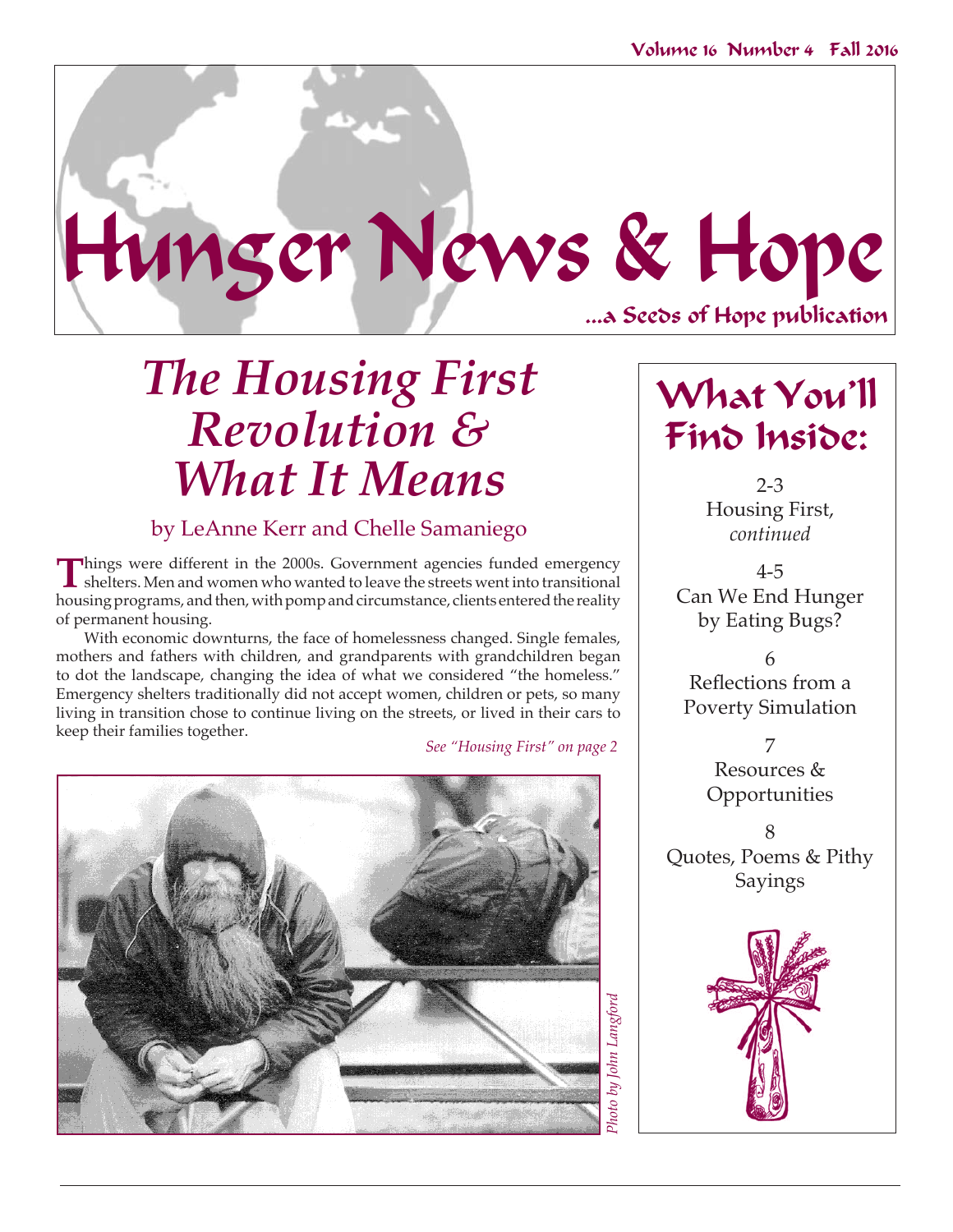## **Housing First** *continued from page 1*

Transitional housing organizations tended to focus on a certain demographic, so women with families and those escaping domestic violence could find a safe and stable place to rebuild rental history, credit and seek employment to regain independence. The concept of transitional housing focused on this question: What is keeping people homeless? Is it drug or alcohol abuse? Is it mental illness? Whatever was delaying permanent housing, then, was addressed first. Then, when these were no longer hindrances, the client—in a sense—graduated to permanent housing.

Transitional housing programs also had rules and timelines. Typically, these programs tested for alcohol and drug use, and if discovered, clients were immediately released from the program. Services usually lasted no longer than two years, as grants would no longer pay for services after that time period.

This was for many years the most popular pattern for ministries seeking to help homeless people get off the streets. Recently, however, in California, Alabama, Florida, Texas and many other states, transitional housing programs have suffered major drops in funding. This is due to the support of a new housing model favored by the United States Department of Housing and Urban Development (HUD).

This model, called "Housing First," at first seems like a radical transition from our normal plans of housing our

## *Three Housing Models*

### • **Emergency Shelter** *(also called a Homeless Shelter)*

A place for people to live when fleeing a crisis situation, such as a personal or family crisis, a natural disaster or domestic violence. Shelters usually provide beds on a first-come, first-served basis and typically only serve unaccompanied men and women, not families. Pets are usually not allowed. Length of stays in a shelter are determined by each individual organization.

### **• Transitional Housing**

A supportive housing program that focuses on issues preventing a person from achieving permanent housing, such as substance abuse or mental illness. A person lives on-site while receiving case management and needed services. Alcohol and drug use is prohibited and use results in departure from the program. Programs typically last from two weeks to 24 months. When completed successfully, clients transition into permanent housing.

### **• Housing First**

A method of responding to homelessness based on the philosophy that shelter is a basic human right. The Housing First model provides housing for individuals experiencing chronic homelessness. This approach prioritizes client choice in both housing selection and in service participation. Clients must adhere to a lease agreement and be good tenants. Participants usually pay 30 percent of their income for rent.

nation's homeless. The reasoning behind this holds tight to the belief that shelter is a basic human right, and before those who are homeless can start a new life, they need a home. The model does exactly what it says: House a person first, and then let's work together to keep them in housing.

And, it seems to be working. According to a plethora of reports, the Housing First model has an 85- to 92-percent success rate. "If you can keep someone in housing for two years, they are far less likely to return to homelessness," Jennifer Caballero, the former Director of Social Work for Salvation Army in Waco, TX, told us.

Some may argue that residents in these programs need restrictions and guidance, but people who support this model believe that having a home is first priority, and then the residents can get help for whatever problems they face.

Whether substance abuse or mental illness is apparent is not in question. "The crisis they are dealing with is that they need housing," Caballero said. In a sense, alcohol or drug addiction isn't keeping the person from getting housing; not being able to keep the housing is what keeps the person living in homelessness.

Paul Hanneman, who recently retired as director of the Urban Ministry Center in Charlotte, NC, and a strong proponent of the Housing First model, said this:

*Housing First works because it starts from the principle that people who are housed and surrounded by services and resources—social workers, health professionals, psychiatric and addiction resources—often begin to work on the issues that made and kept them homeless. Instead of requiring* 

*that folks be clean and sober and on their meds, we house them as they are and offer them assistance then in working on their issues. The results are startling.*

Hanneman continued, saying that many organizations now need to "re-think their programming," which is what HUD seems to be requiring of emergency shelters and transitional programs across the nation. "The federal government has recognized the significance of this approach and is now providing communities with funds based on how many people are moved into permanent housing—not shelters, not transitional housing, but places of their own."

However, HUD spokespeople say that the agency's change in focus is not quite as drastic as it would seem. In a recent article on the HUD Exchange website<sup>1</sup> , Ann Marie Oliva, the Director of the Office of Special Needs Assistance Programs, addressed the question of the removal of transitional housing programs: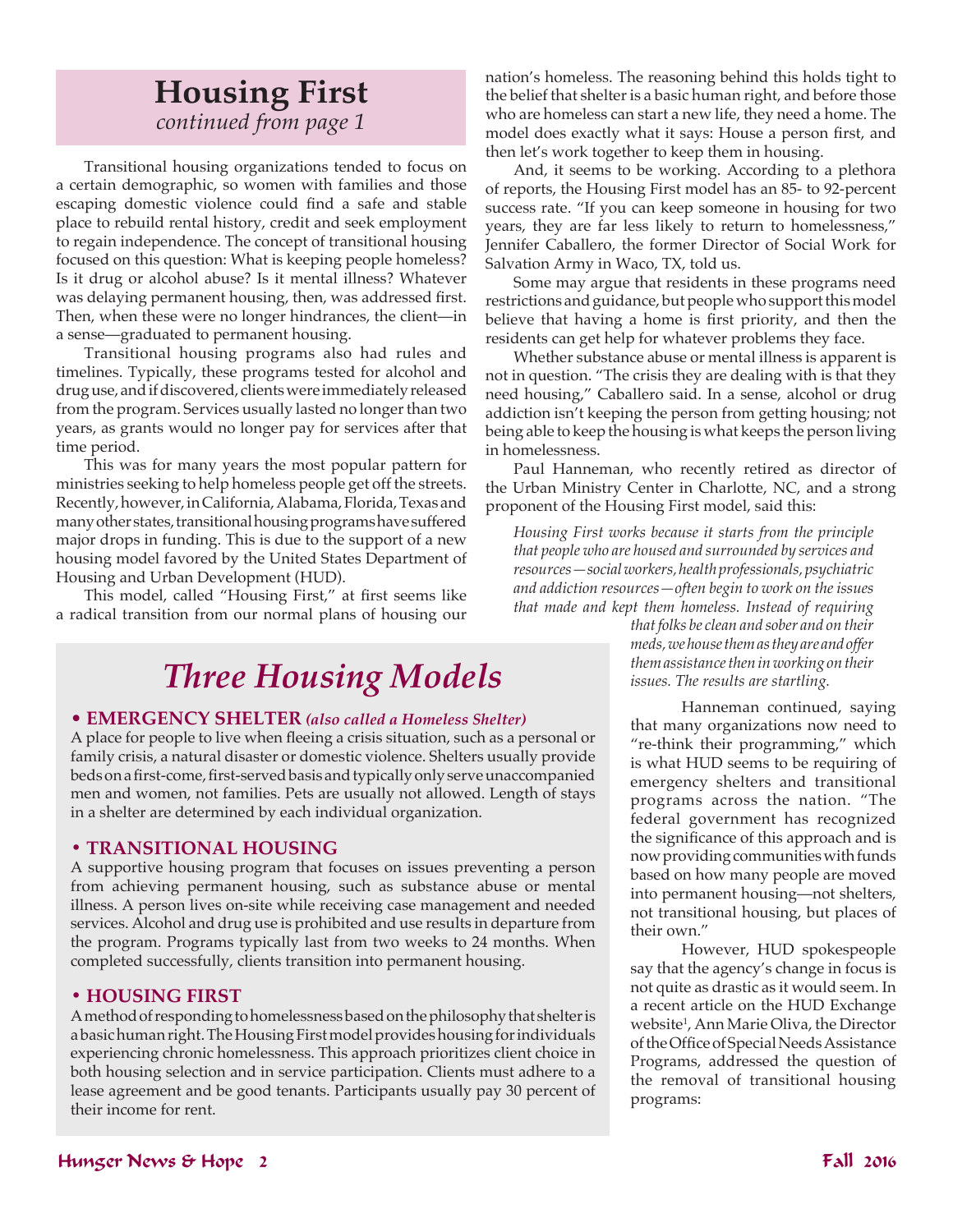*Some people think that HUD simply wants to get rid of this type of housing altogether…. HUD does not advocate the wholesale removal of one type of homeless resource in a community (like emergency shelter or transitional housing) with the replacement of another (like rapid re-housing). That would be shortsighted, and does not take into account the specific needs of communities.*

But looking at HUD's funding streams and grant approvals would make it appear that Housing First is clearly favored. In Waco, TX, one transitional and emergency housing program, My Brother's Keeper, had been expecting this drop in funds for some time. Its funding dried up when its last transitional client entered into permanent housing. Federal funds made up almost 80 percent of the program's transitional housing annual budget.

During this time, the organization will decide whether to continue functioning as long as it can with the lack of funds or make a change to the Housing First model. My Brother's Keeper provides 56 beds as emergency shelter care. When the change in focus for federal funding became evident, some Salvation Army sectors (for instance, in Texas, Colorado, Utah and Montana) started the switch to rapid re-housing programs.

Another successful transitional housing program in Waco, Compassion Ministries, has chosen to remain in its current model and seek nongovernmental funding. Still, the trend toward the Housing First model is very strong.

**"Instead of requiring that folks be clean and sober and on their meds, we house them as they are and offer them assistance then in working on their issues. The results are startling."** *—Paul Hanneman, former director, Urban Ministry Center, Charlotte, NC*

This model initially appeared in 1988, and the first Housing First Program began in Los Angeles, CA. Today, there are Housing First centers across the country, and the model is being implemented in a growing number of cities.

The housing provided is permanent, and the tenant is expected to pay 30 percent of his or her income toward rent, making it affordable. The model is aimed to house disabled, older and more vulnerable homeless people, but it is open to those who follow the three guidelines: (1) The tenant must pay rent, (2) The tenant must not disturb other tenants, and (3) The tenant must allow a case-management provider to do home visits and provide guidance.

The Urban Ministry Center (UMC) in Charlotte, NC, maintains that the Housing First model saves both lives and tax dollars. According to the UMC, when you calculate the costs of hospital stays, ER visits, court costs and jail fees, as well as shelter costs, one chronically homeless person can



cost the citizens of Charlotte \$39,000 per year. This is for one person without a stable home. Now, imagine a city with 100 or 600 or 10,000 people who are considered chronically homeless and who are being treated in crisis situations daily.

The UMC's HousingWorks program costs \$39 a day. That translates to \$13,983 annually and provides stable housing and case management for each resident. The center reports an 81 percent housing-retention rate among its residents.

Where transitional housing addressed the personal issues keeping someone homeless, Housing First essentially teaches clients how to be good residents. Therefore, the Housing First models focuses on lease agreements and education. As Jennifer Caballero explained, "There is a lot of education surrounding lease agreements and what exactly the tenant is signing. It addresses what happens if you don't pay your rent, noise violations and subleases." Many clients can get housing, but keeping it long term seems to be the issue.

No timelines, no restrictions, no controlling factors, just be a good resident, respect your neighbors and adhere to a lease agreement. Housing First has shown over and over again in communities across the nation that it can work and it will work. Housing for those who are considered homeless has a new ally in town. And now, thanks to like-minded organizations and the federal government, permanent housing can be a reality for even our most vulnerable neighbors.

*—Chelle Samaniego is a freelance writer and social media specialist living in Waco, TX. She worked with the Waco Homeless Coalition as a VISTA volunteer and is an active member of the McLennan County Hunger Coalition. She is also the Seeds of Hope Social Media editor. LeAnne Kerr hails from Shreveport, LA. She is a Professional Writing student at Baylor University and was a Seeds of Hope intern during the summer of 2016. Sources: the National Alliance to End Homelessness (www.endhomelessness.org); the Charlotte, NC, Urban Ministry Center (www.urbanministrycenter.org), including correspondence with Paul Hanneman, former director; interview with Jennifer Caballero of the Salvation Army; the US Department of Housing and Urban Development (www.hudexchange.info);*  Waco Tribune-Herald.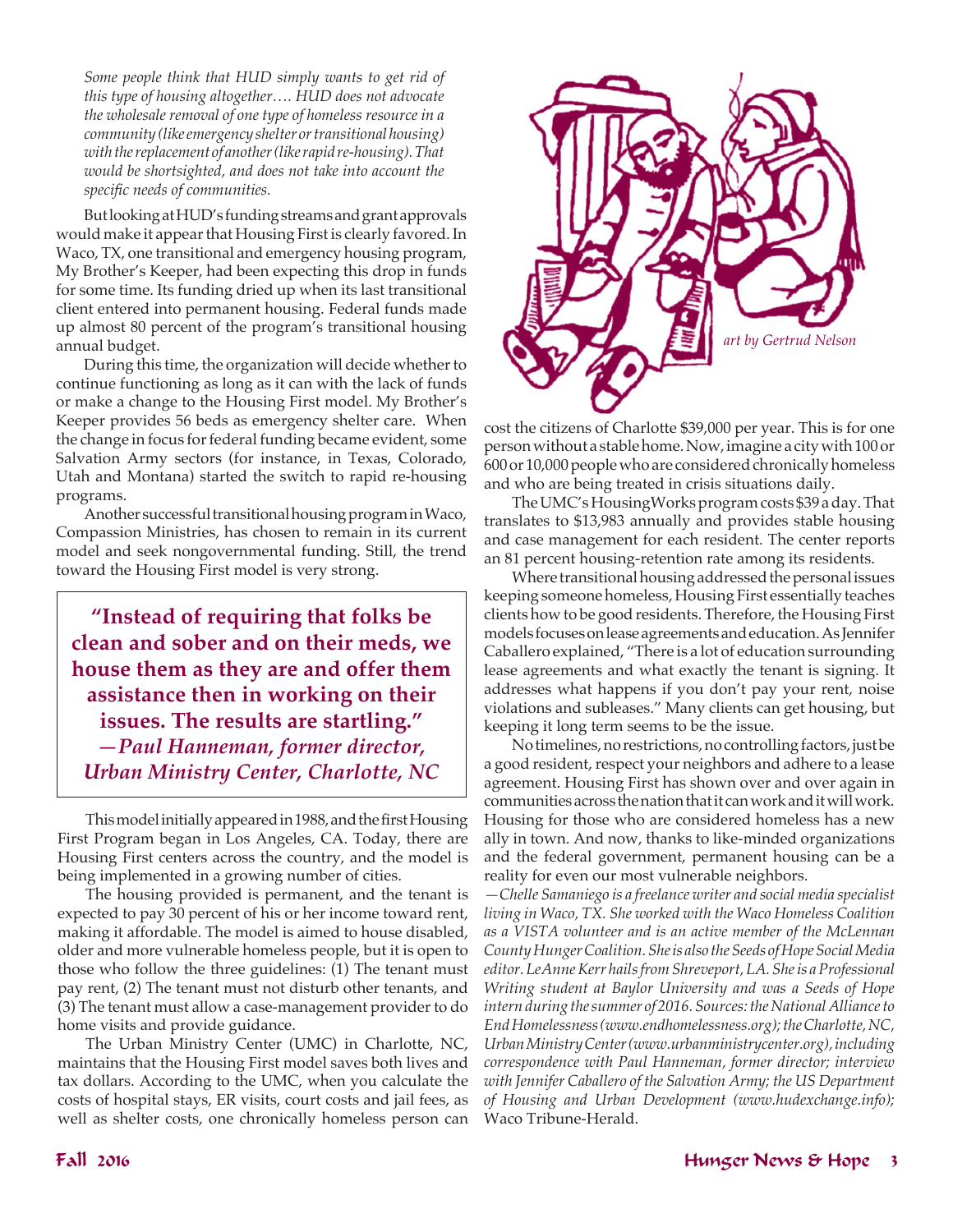# **Can We End Hunger by Eating Bugs?** *One Man Says Yes*

### by LeAnne Kerr

If someone had come to me a few years ago and said, "Hey, do you think we could end hunger if we introduce bugs f someone had come to me a few years ago and said, "Hey, into the average daily diet?" I would have thought they were crazy. But Little Herds, an organization located in Austin, TX, is changing the narrative on eating bugs.

Robert Nathan Allen, the founder and president of Little Herds, believes in its mission wholeheartedly—to educate and empower communities, locally and globally, to support and promote the use of insects for food, as an environmentally sound and economically viable source of nutrition.

"Bugs are just one piece of the food puzzle in a broken system," Allen said. "People have been doing this for thousands of years, and in more malnourished areas, it's common to eat bugs from the wild. Domestication hasn't been explored there, and if we fortify foods that contain little nutrition with the nutrients from bugs, people can be fed well."

So, why is this idea so exotic? Because bugs have a stigma. People don't think of them as a food source.

Allen compared bugs to sushi, or kale, saying, "Sushi was just raw fish in the 1960s, and it was considered bad for you—until a high-end chef in Hollywood created the California Roll. Kale used to be the garnish on fruit and cheese platters, but now it's a super food."

Like these foods, bugs are just another form of nutrition that seem taboo at the moment, but, given the research and effort in the kitchen, they could be the next source of protein outside of meat since tofu.

Allen has been amazed at the response, especially from kids. "They are more receptive because they haven't grown

up enough yet to know the stigma. If kids grow up with bugs in their diets as a normal thing, there may not be a stigma someday," he said, with a hopeful tone.

Allen says there is ample research going on now to make even more bug-incorporated food items like cricket milk or ice cream. "Insects are healthy, and you get a lot of nutrients when you eat them, but there is always some regulatory uncertainty that we are trying to clarify," he said. The FDA helps with these regulations for stores and restaurants, but the underlying taboo is still there for most.

So how is Little Herds helping to change the narrative? Allen calls the approach "Bottom Up, Top Down." From the bottom, people with lower incomes, who live in food deserts or who have little access to affordable, nutritious meals, will one day be able to afford the same food, but it will have been enhanced with the nutrition from insects.

"Because insects aren't a commodity, there are no tax subsidies, so they're expensive right now," Allen explained,

*Bugs are just another form of nutrition that seem taboo at the moment, but, given the research and effort in the kitchen, they could be the next source of protein outside of meat since tofu.*

but insects are easier for everyday households to domesticate and harvest in less time and with less effort than raising cows



or chickens.

From the top, getting the word out to celebrities and top chefs about how edible, safe and tasty bugs are is where the entomophagy industry can hit the ground running.

*Art courtesy of Little Herds.*

Hunger News & Hope 4 Fall 2016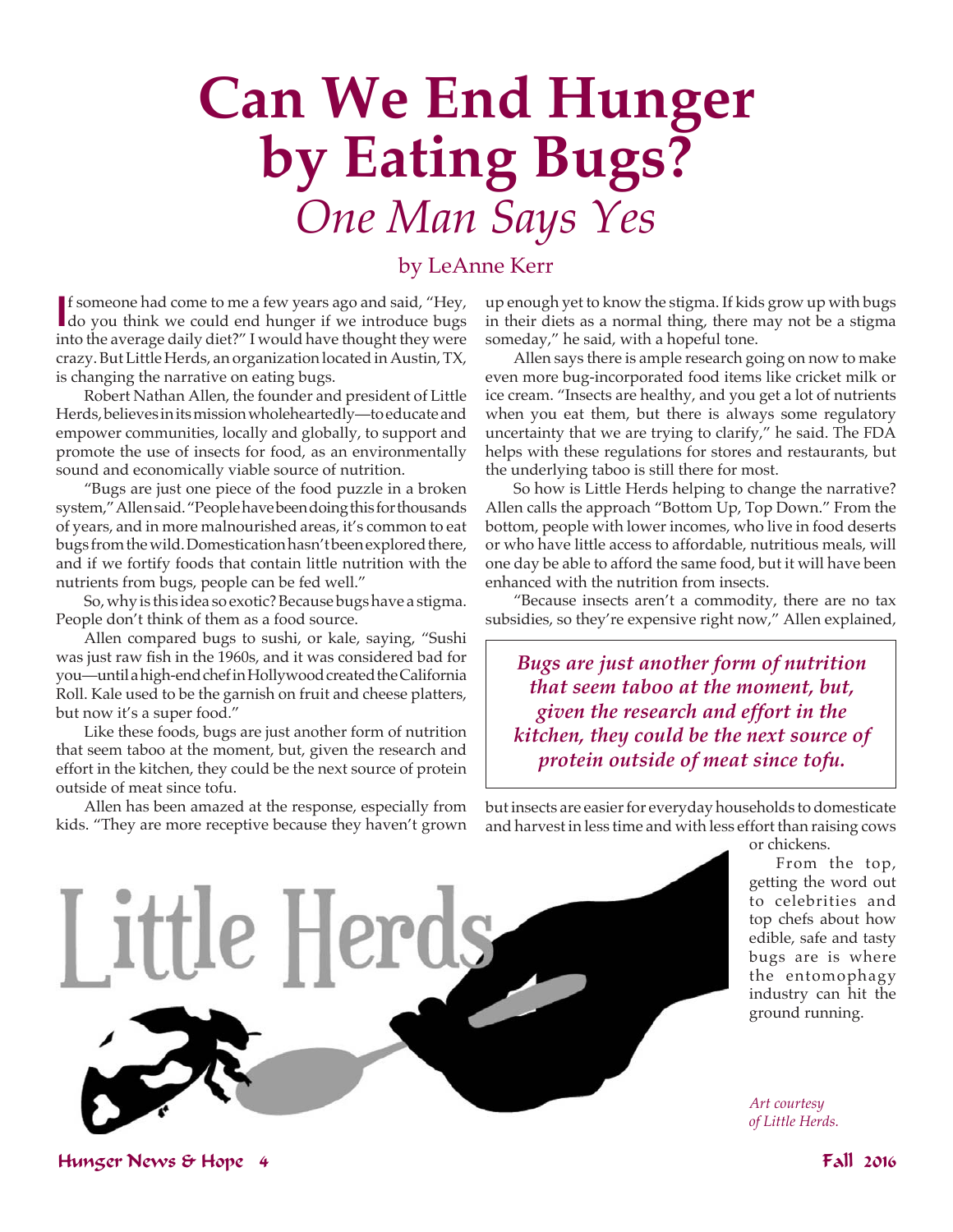"A year ago, Questlove [the band leader from *The Tonight Show* with Jimmy Fallon] went to South by Southwest<sup>1</sup> and ate toasted crickets on a salad because Little Herds had worked with the chef at that restaurant," Allen said, giving one example of the Top Down approach. He said that bugs in the food industry is uncharted territory and chefs who want to explore the limits of food have the opportunity to play with

*Allen says that people with lower incomes, who live in food deserts or who have little access to affordable, nutritious meals, will one day be able to afford the same food, but it will have been enhanced with the nutrition from insects.* 

many species of edible insects. They can then inspire each other to use bugs in everyday cooking.

Beyond the food industry, Little Herds is also moving into the feed industry. Scientists are conducting research on a soldier-fly larva that feasts on household, restaurant, and any other kind of compost. These larvae eat compost and waste at a compelling rate, and can then be made into feed for livestock. This means that waste and compost will be reusable and recycled. In this way, corn and wheat used for livestock feed can be replaced and given to hungry people to eat.

"We're getting a do-over. We get to discover this resource that has been ignored because we have seen the pitfalls of mainstream agriculture, and we can do it right this time," Allen said. Little Herds and organizations like it hope to push

for strict regulations, safety for insect farmers, good wages and access to all social levels.

"There is no 'old-boys club' controlling the system. This industry is funded by the public that sees the importance of rewriting the mistakes of the past." One of the many pitfalls of mainstream livestock agriculture is a frequent disregard for animal welfare.

According to Allen, insects naturally prefer dark, tight spaces, so they are space-efficient. Insects also grow into adulthood quickly, and then are put into hibernation before they are used for food products, so there is no violent death in insect harvest.

*Robert Nathan Allen shows cricket flour to a child at a Little Herds demonstration. Participants reported that they were pleasantly surprised at the taste of cookies made from cricket flour. Photo courtesy of Little Herds.*

Little Herds participated in a crowdfunding campaign last summer and surpassed its goal within the first few days. Money was raised that will cover operation costs, research and collection of data from other companies to show a broad level of the insect industry for the public.

Allen also said that Little Herds is partnering with Farm for Orphans where funds will go towards starting cricket farms in orphanages around the world. From there, when these orphans grow up and leave the orphanage, Little Herds plans to provide vocational training for them to make a living by farming insects on their own.

The mission of Little Herds began as a local outreach, but has expanded since its founding in 2012. Allen says that, in five years' time, he hopes to see Little Herds active in every state in the US, and to have international hubs. The Board of Directors for Little Herds has expanded this year, alone, to Los Angeles, Denver, New York, Switzerland, Rome, and Shanghai. This non-profit has gone from educating the local community to the global community.

"We hope to be available everywhere to everyone as a resource. We have to plan for what to do when we become irrelevant," Allen said, He hopes to work himself out of a job, once insects become a norm in the food industry.

*—LeAnne Kerr hails from Shreveport, LA. She is a Professional Writing student at Baylor University and was a Seeds of Hope intern during the summer of 2016. During her exit interview, when asked what she most enjoyed working on, she replied that it was this story.*

#### *Endnote*

1. South by Southwest is a large annual convergence of film, music and art festivals in Austin, TX.

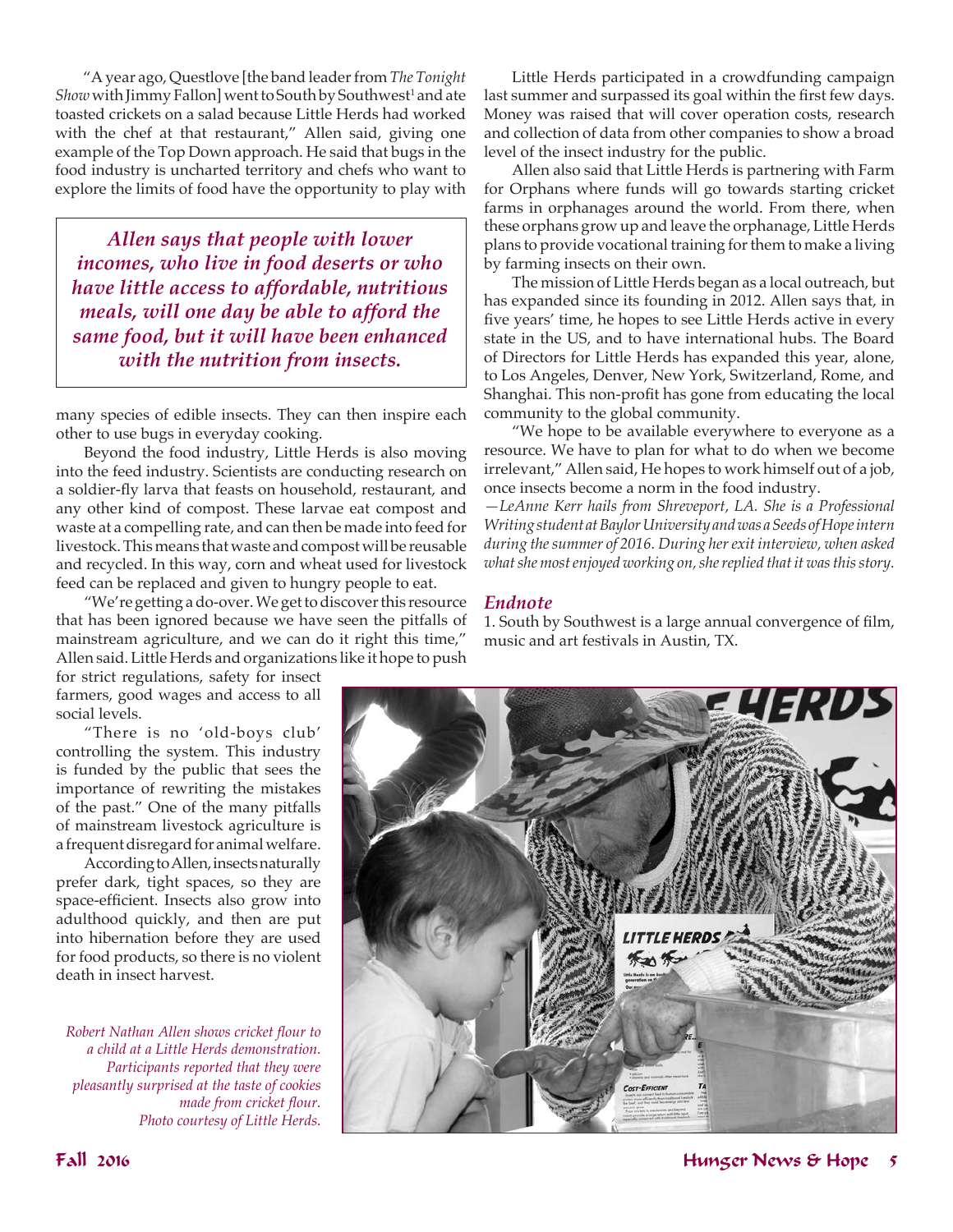## Resources & Opportunities

# *Reflections from a Poverty Simulation Weekend*

## by Layton Coker

The term "life-changing" gets thrown around a lot. Critics may describe a particularly enjoyable movie, novel or barbeque sandwich in this way, when, in fact, the lasting impact is rather minimal. You might not even remember the last time that you described something as life-changing, but I vividly remember the last time that I did.

The day I completed (or as some might say, survived) the poverty simulation organized by Mission Waco, my dad asked me to describe my experience. Given the fact that participants are instructed to withhold specific information about the simulation so that details are not leaked to possible future participants, I could think of only one appropriate response.

"It changed my life," I answered. That statement was immediately followed by a sense of humility. I'm only 16 years old. Who am I to say that this experience changes lives, when I have lived (hopefully) not even a quarter of my life? All I knew was that the previous weekend had heightened my awareness

of the troubling rate of poverty in our community, and opened my eyes to the



alarming apathy of privileged, Western society towards our brothers and sisters living in poverty around the world.

In three short days and two long, cold nights, I was able to witness the effects of poverty within my own community of Waco, TX. In Waco, a city situated along the Brazos, in Central Texas, 29 percent of the population lives below the poverty line—84 percent higher than the national average. As one of the other 71 percent, I found myself becoming more conscious of the parts of my life that I take for granted, such as a warm bed and guaranteed medical care.

Though one weekend could not completely replicate an impoverished existence, the Poverty Simulation exposed me to the harsh reality that is occurring literally down the road from my house. The Mission Waco Poverty Simulation has

## *Transform My Discomfort into Kindness* by Zach Helton

*Editor's note: The following reflection by Zach Helton, youth minister at Lake Shore Baptist Church in Waco, TX, was sent out to the church as part of a Weekly Youth Update, following the youth group's participation in Mission Waco's Poverty Simulation.*

After a very long day of walking across Waco in search of food, quarters, a Bible, and a dry place to open our Bibles, I slipped into my sleeping bag and felt the hard, damp ground against my back. My body aching, my sleeping bag zipped up to my neck, looking up at the stars through the tree branches, it occurred to me that I hadn't made the time for any kind of evening prayer. I reflected over the strange day for a moment, considering what my prayer might look like. As I reviewed, the Spirit's voice reverberated off of the experiences of my day to sound this prayer:

*God, transform my discomfort into kindness. Redeem my pain; make it love.*

I found myself praying this prayer over and over again. Every bodily ache reminded me of the work God was doing, re-setting the broken bones in my soul. I prayed it for myself. I prayed it for the Lake Shore youth. I prayed it for everyone on the hard ground around me.

*Transform our discomfort into kindness. Redeem our pain; make it love.*

By God's grace, this is what I hope happens over the next few weeks as we begin to navigate life after the Poverty Sim. With eyes opened to new chances to incarnate God's love in our community, may God turn our holy discomfort into self-giving love.

*—Zach Helton, who hails from Pensacola, FL, is a recent graduate of George W. Truett Theological Seminary in Waco, TX, where he lives with his wife Claire and his young son, James.*

prompted me to think in ways I have never thought and called me to act in ways I have never acted. I have a deeper sense of empathy for those in need and a stronger commitment to be involved in work that makes a difference for them. So I believe I can say with confidence that this experience was lifechanging, and I will be forever grateful for it.

*—Layton Coker is a junior at Rapoport Academy in Waco, TX, and a member of the youth group at Lake Shore Baptist Church. He participated in Mission Waco's Poverty Simulation along with several local youth groups. His youth minister, Zach Helton, asked him to write about his experience.* 

*Editor's note: Mission Waco has been conducting Poverty Simulation weekend experiences for 30 years and has provided a model for many such efforts across the country.*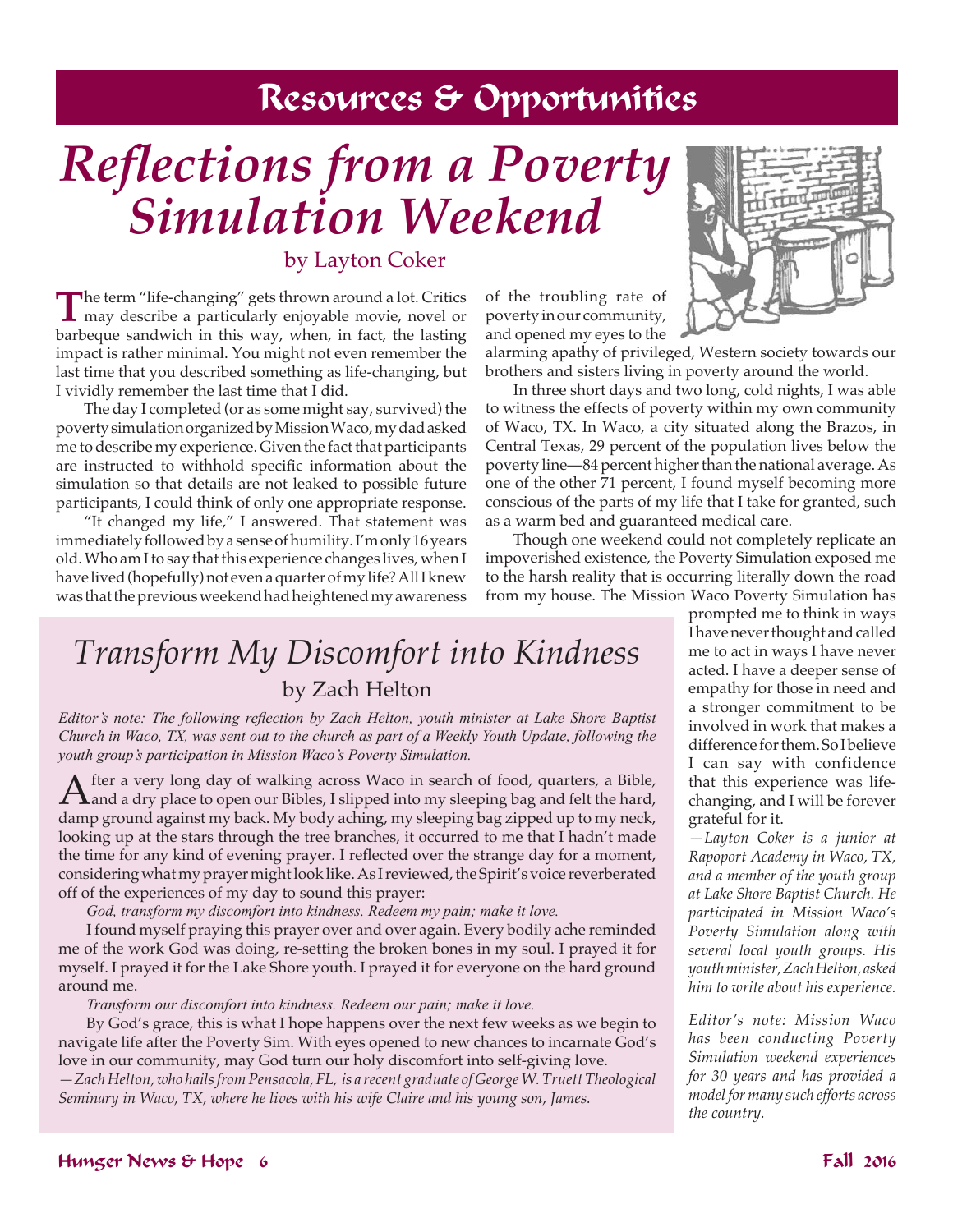## Resources & Opportunities

# *Developing a Heart for the Hungry…*



*…a hunger emphasis primer for beginning churches*

Is the idea of a Hunger Emphasis new to your congregation? If so, email seedseditor $1$ @gmail.com or go to www.seedspublishers.org to get your copy!

## Would you like to receive free electronic copies of *Hunger News & Hope*

as they come out? Email seedseditor1@gmail.com to add your name to the e-list.

## We're collecting sermons about hunger.

Thanks to a grant from the H.C. Gemmer Christian Family Foundation, we are working on a second edition of *Speaking of Hunger,* our popular collection

of hunger sermons. If you have preached or written a good sermon about hunger and the church's call to respond—or if you've heard a good one please let us know. Contact us at seedseditor1@gmail.com.

## Teach Justice through Worship.

Ask for a free promotional copy of a Lent, Advent or Hunger Emphasis worship packet from Seeds of Hope.

*Sacred Seasons* is a series of creative worship tools to help raise awareness of hunger and justice issues. A year's subscription of US\$100 includes Advent/Christmastide,

Lent/Eastertide and a fall Hunger Emphasis resource. To order, call 254/755-7745 or e-mail seedseditor1@ gmail.com. Single packets are US\$40. (Non-US subscriptions are US\$115; individual packets are US\$50.) For more information, go to www. seedspublishers.org.

*art by Peter Yuichi Clark*